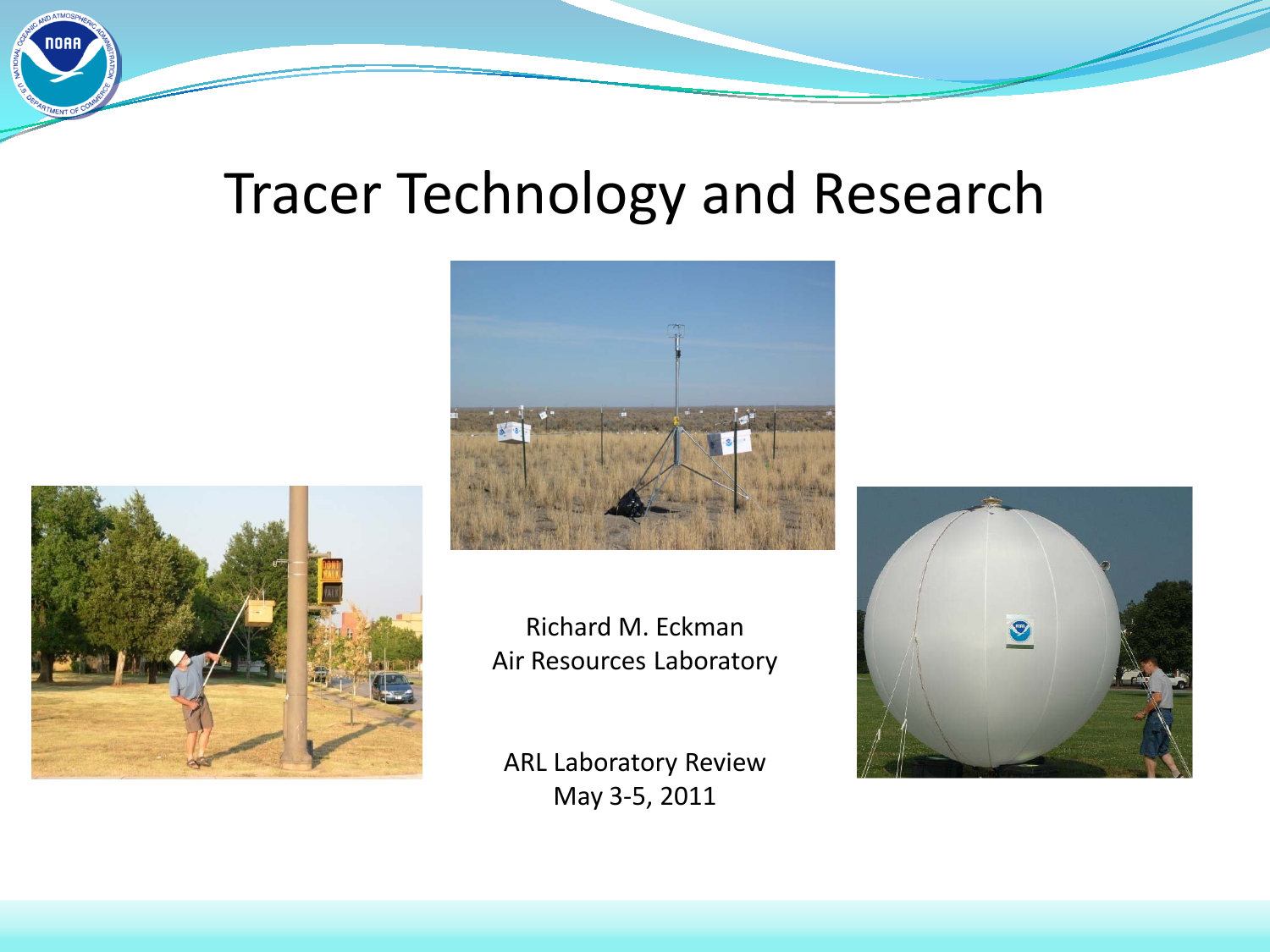

- Evaluate atmospheric dispersion models
	- Air quality applications (chronic exposure)
	- Toxic releases (acute exposure)
- Improve model parameterizations
- Fill knowledge gaps in complex environments–cities, complex terrain, coastal areas
- Study atmospheric processes with instrumented balloons
	- Originally tracers for dispersion applications
	- Lagrangian observation platforms for air quality and hurricane boundary layer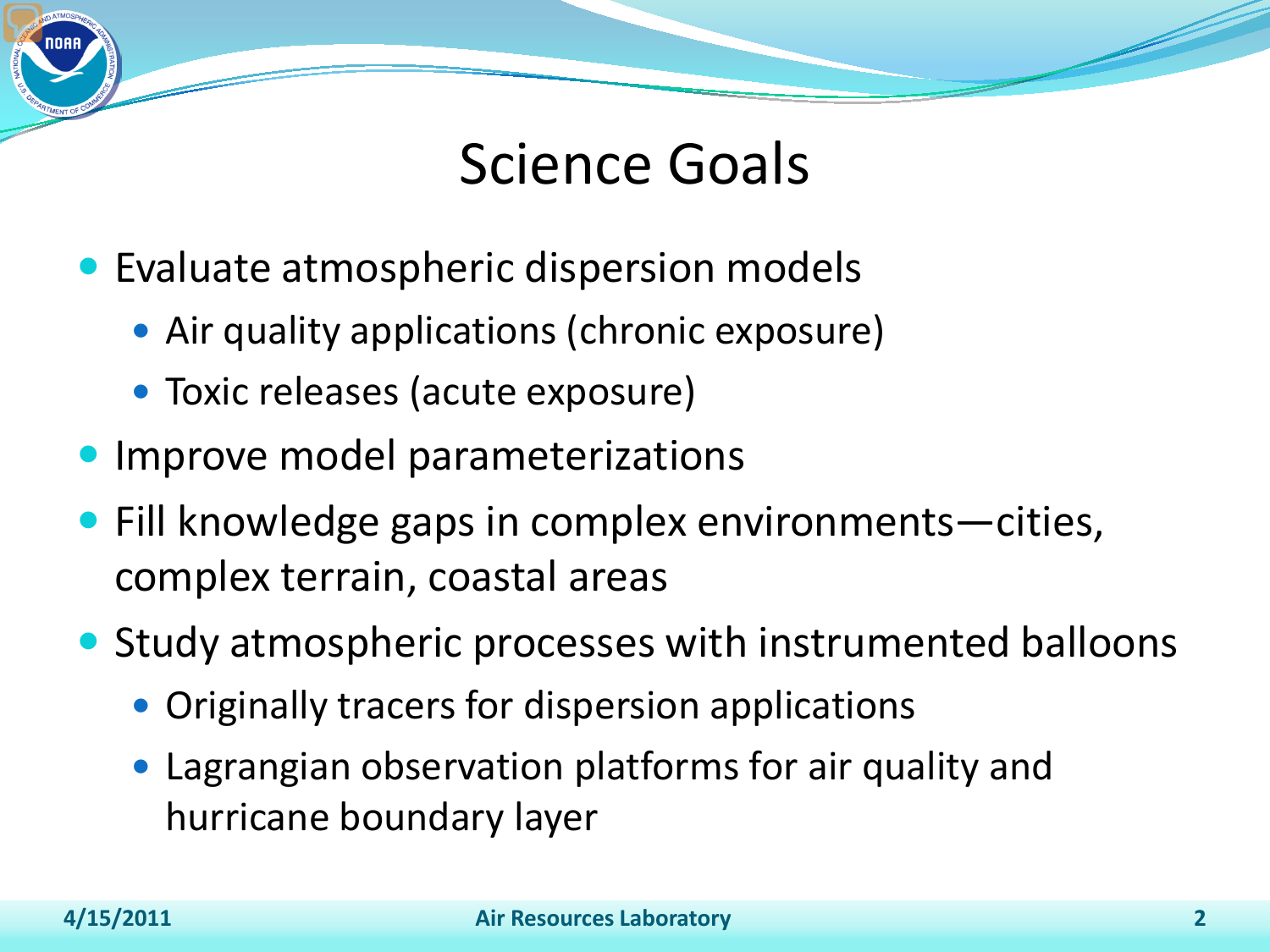### Approach: Bag Samplers



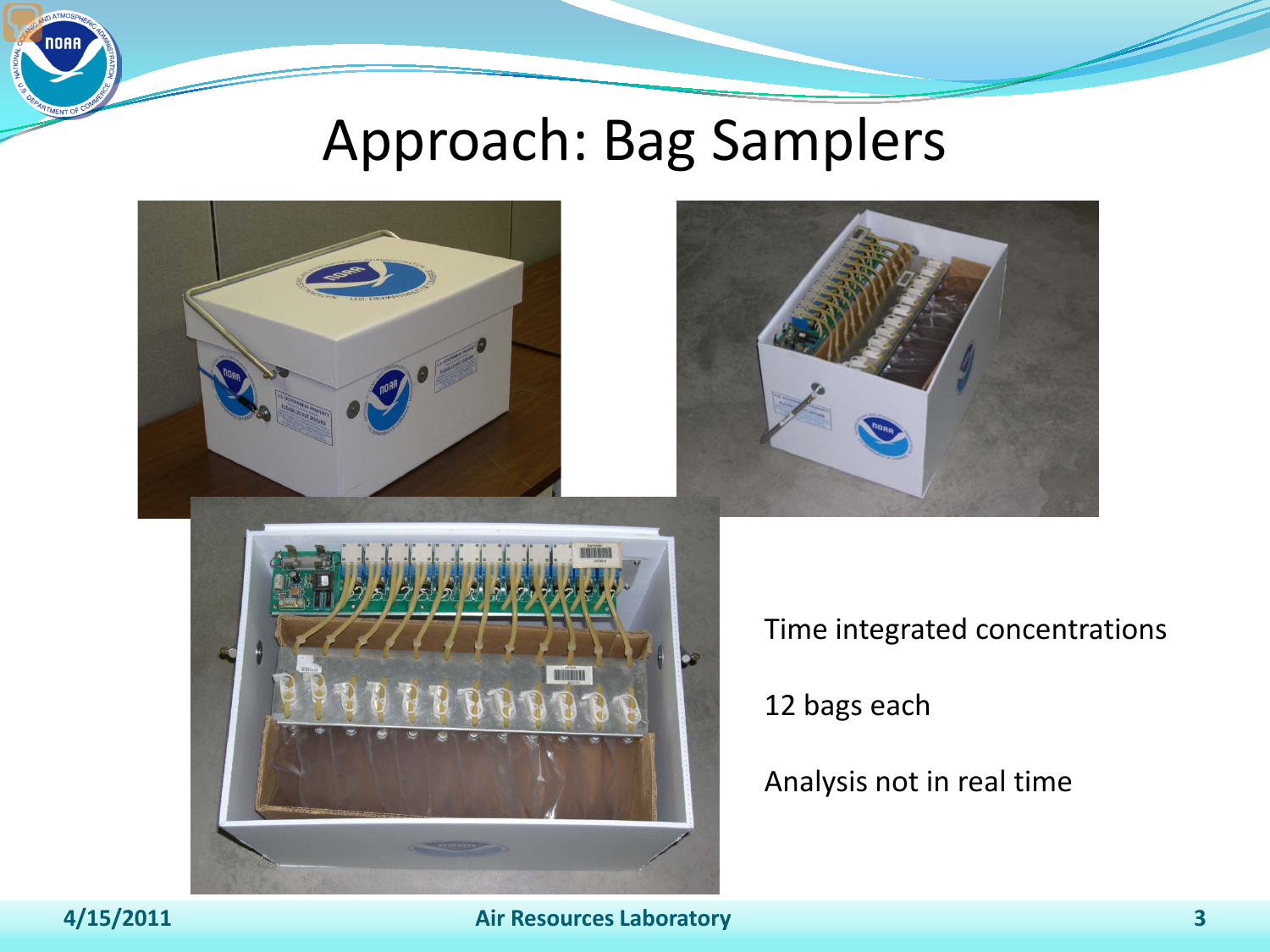# Approach: Field Deployment and Analysis



Release Mechanism

#### Sampler Deployment Sample Analysis



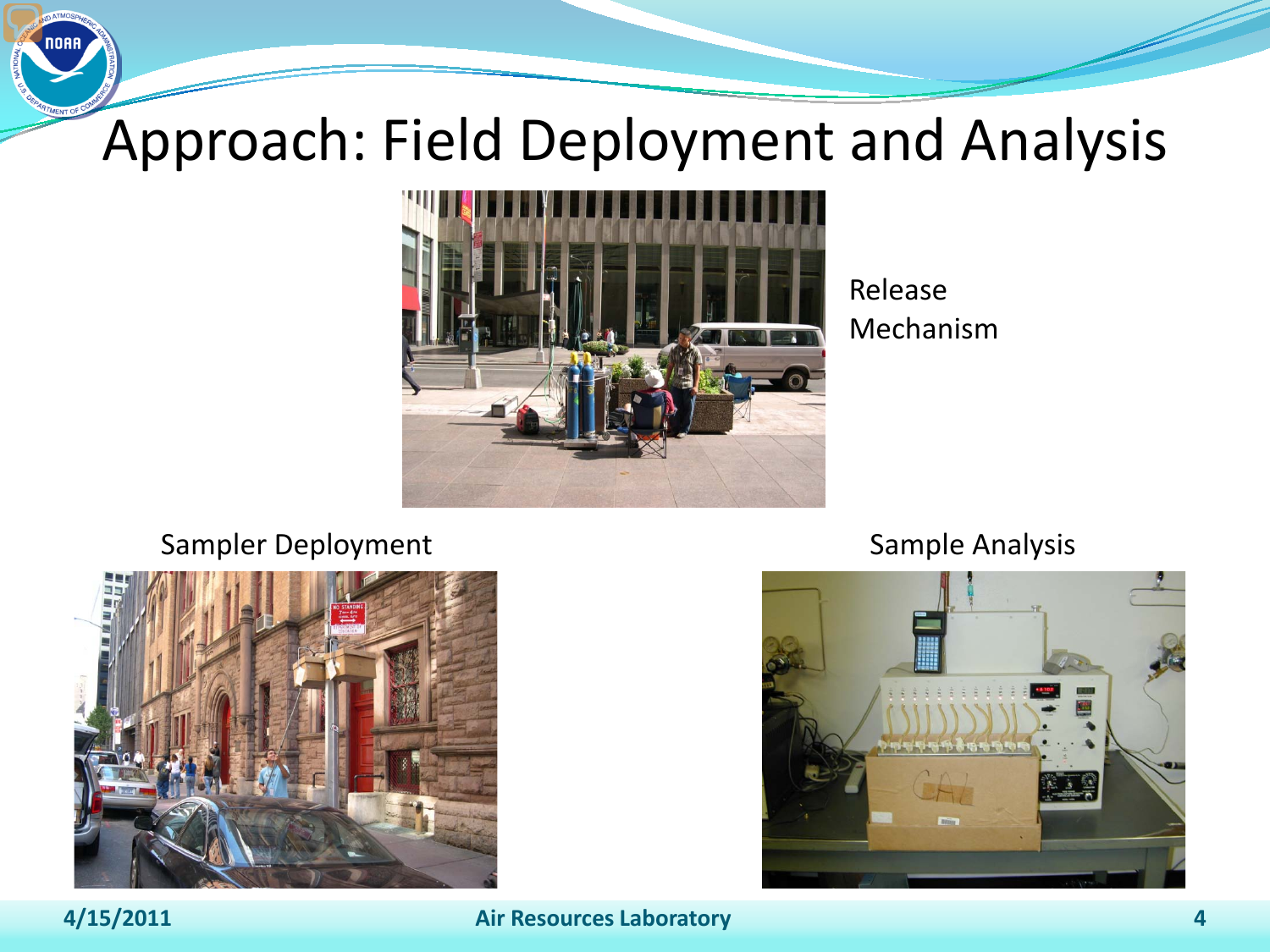### Approach: Fast Response Samplers



1 s response time

#### Mobile

Near real time analysis



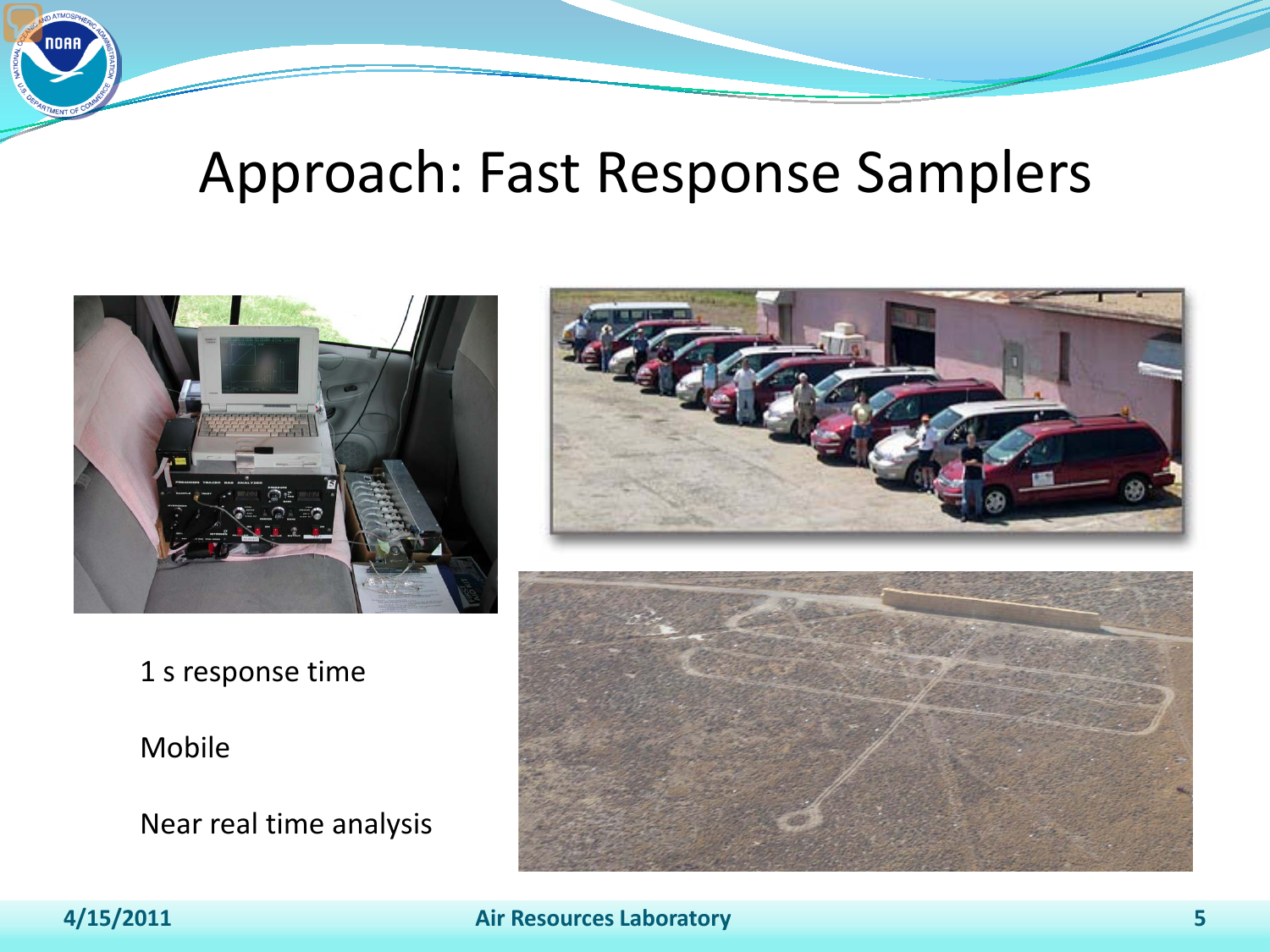### Balloon Systems

Tetroon



#### Hurricane balloon



#### 2006 cover Bulletin of the AMS

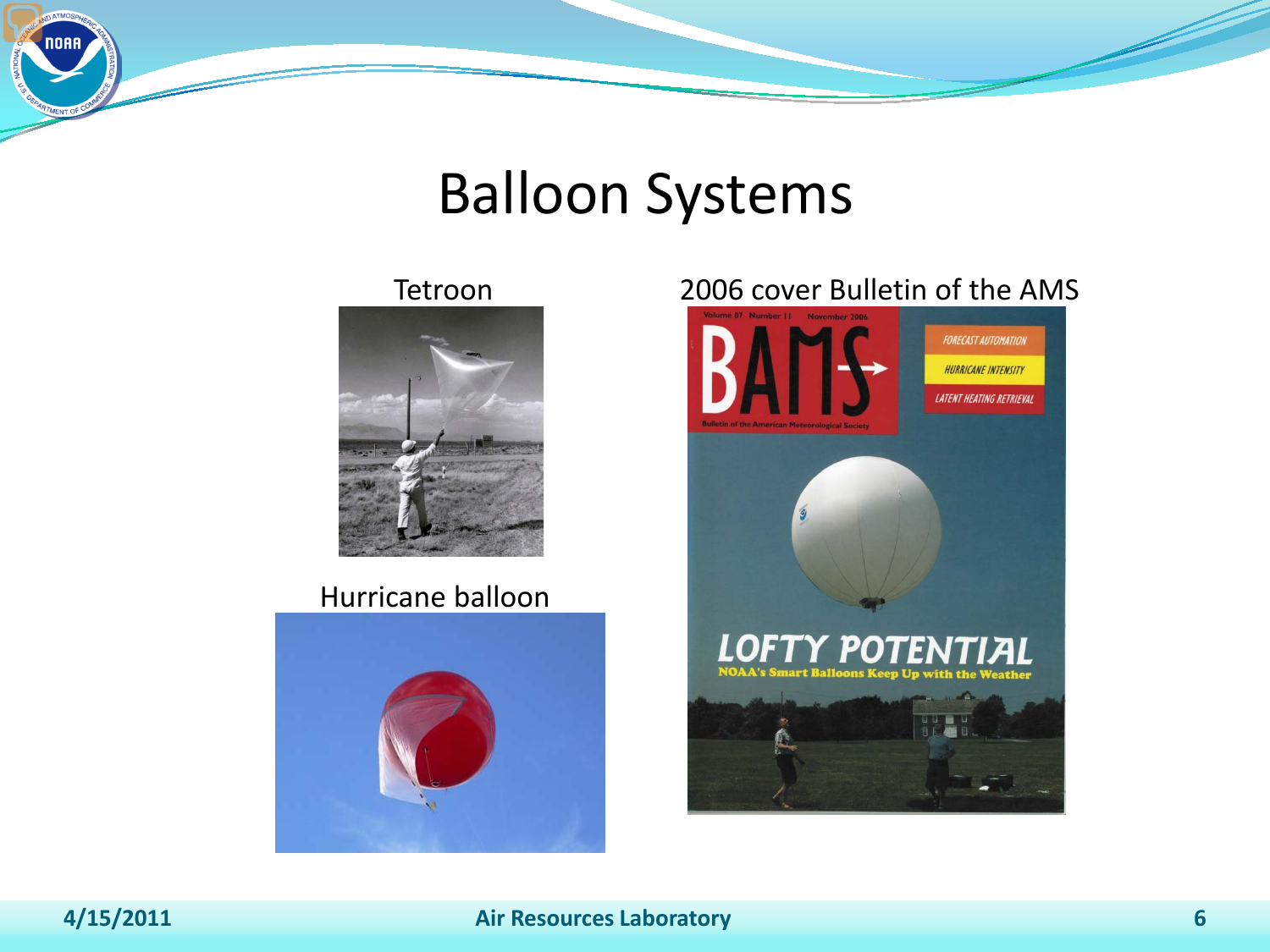# Major Accomplishments and Findings

- Participated in all major U.S. field studies
- Added ability to detect multiple perfluorocarbon tracers
- Greatly expanded urban tracer datasets
- Observed rapid vertical transport in high-rise areas
- Observed "upwind" and "lateral" urban transport
- **Provided new information on the effect of roadway sound** barriers on pollutant concentrations
- Developed guidance for first responders in urban areas
- Developed low-cost prototype detector for measuring concentration fluctuations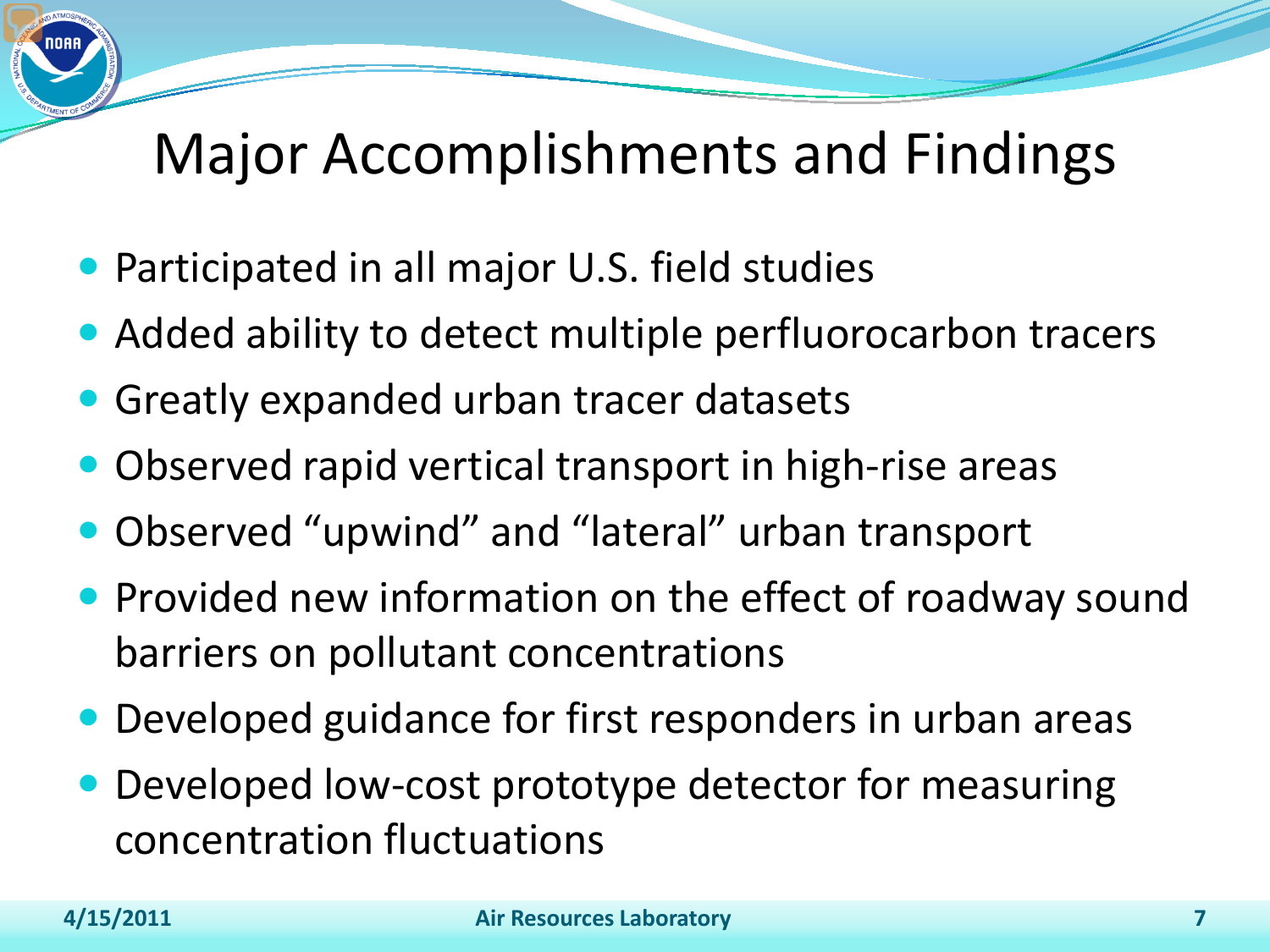## "Upwind" Dispersion of Plume

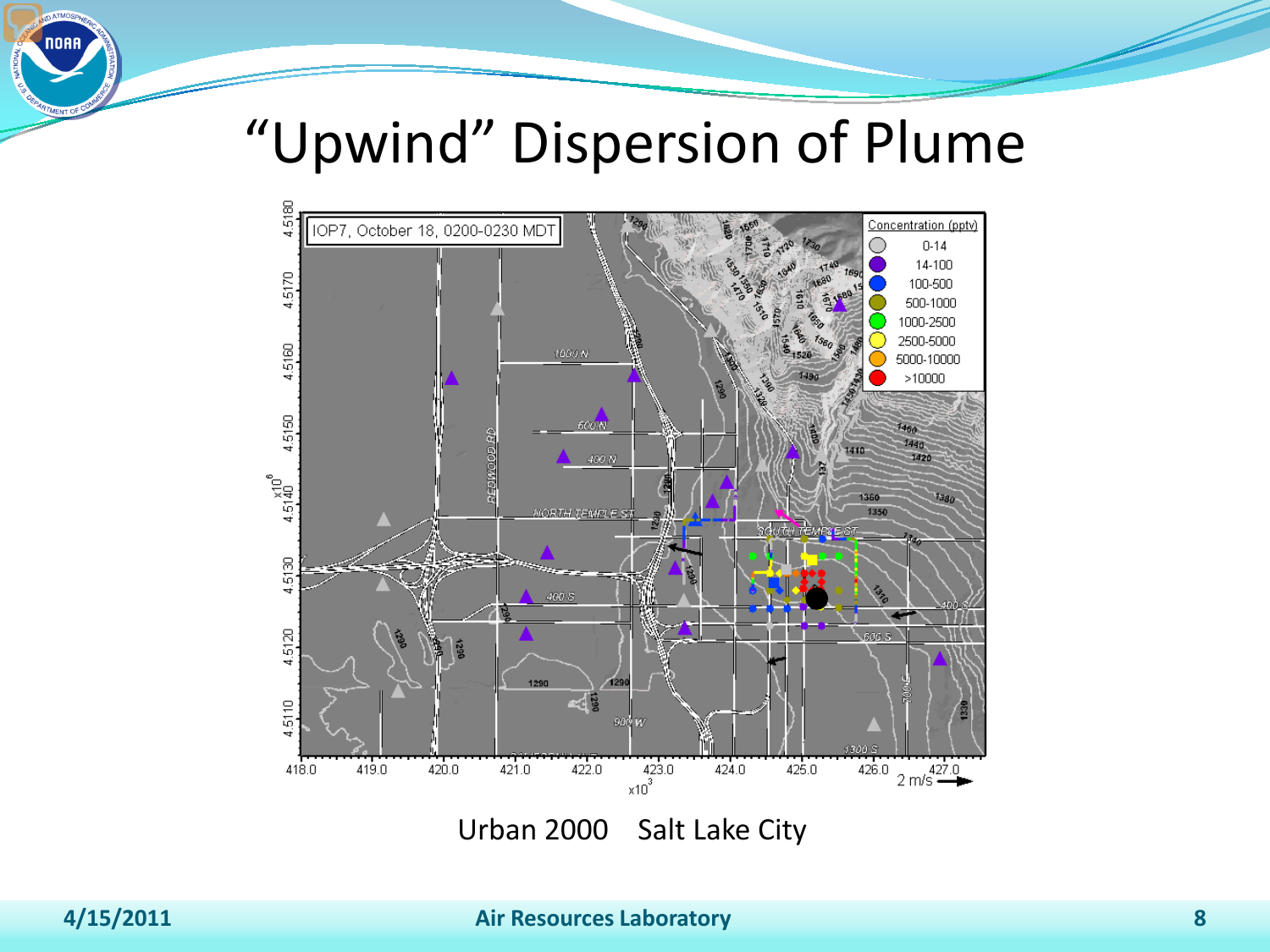### Dispersion Effects of Roadway Sound Barrier 2008 collaboration with EPA



### Mock sound barrier 1 ton straw bales



Concentration ratio barrier to non-barrier neutral case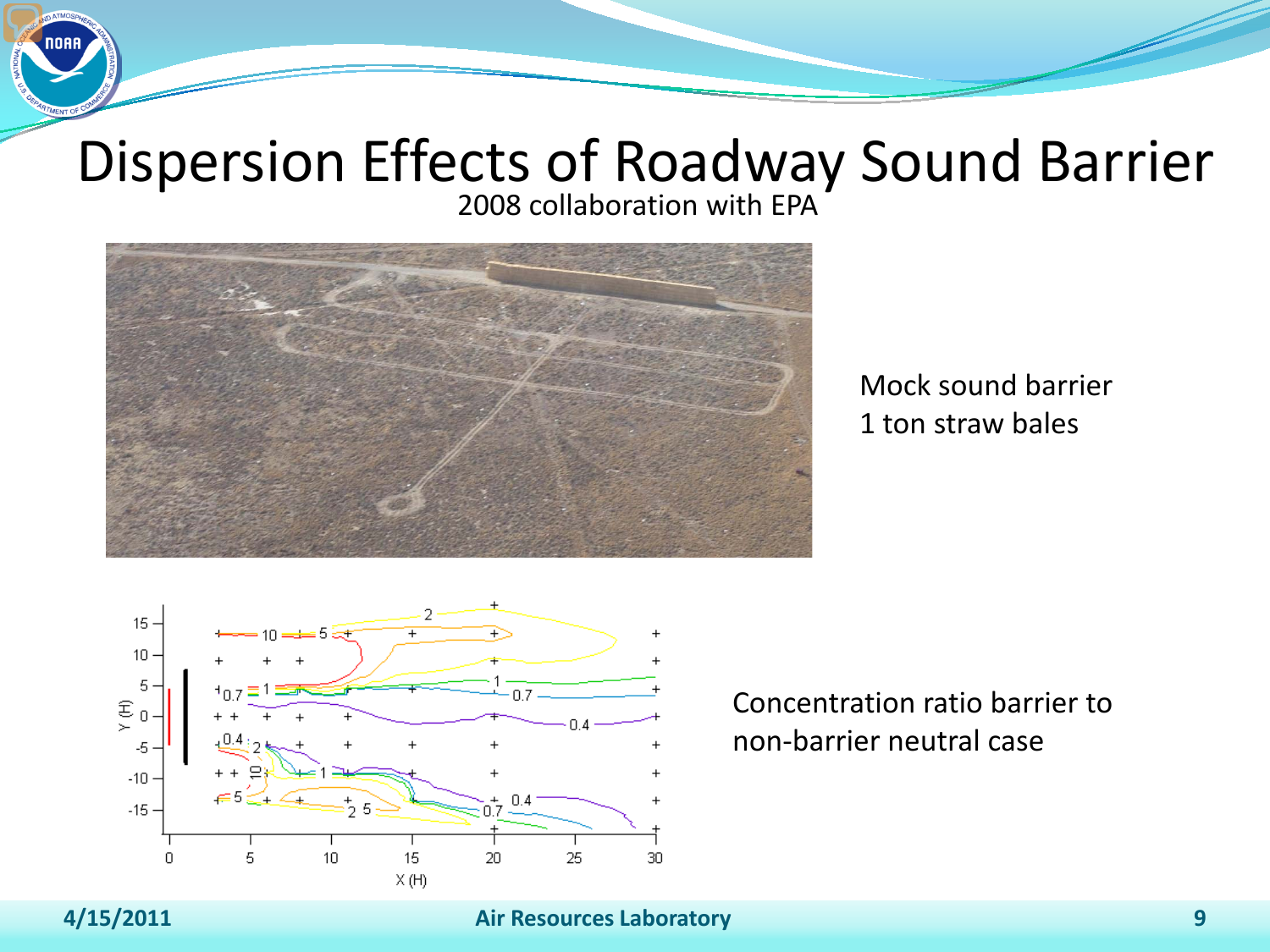# Indicators of Success

- 9 journal publications since 2000 (17 conference papers)
- 8 NOAA Technical Memorandums since 2000
- Over 150 paper citations
- 2007 NOAA Bronze Medal
- Patent for prototype fast-response detector (X-6)



- Widespread media coverage
- Requests for collaboration from external organizations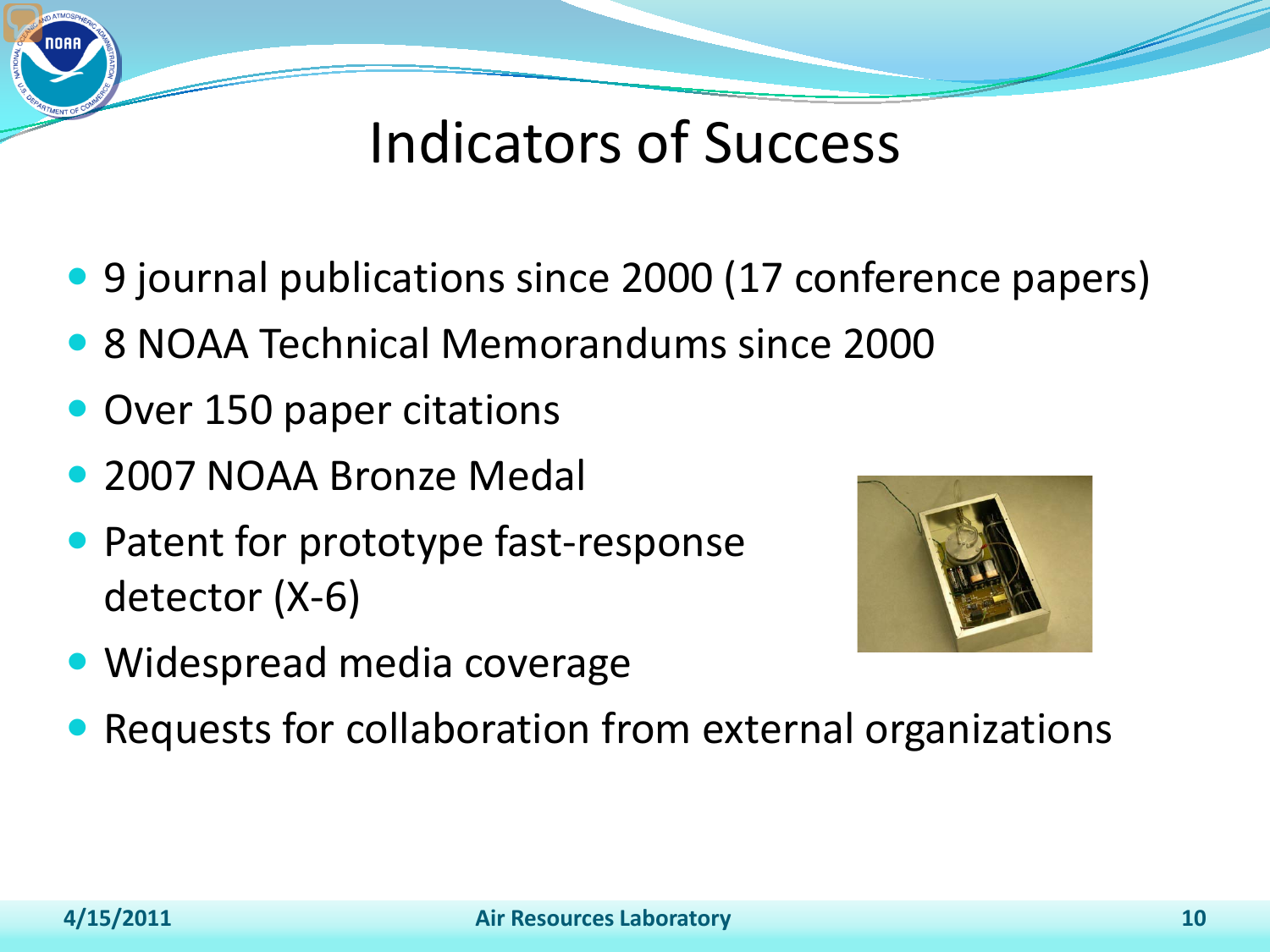### **Collaborators**

- Federal
	- Department of Defense
	- **Environmental Protection Agency**
	- Department of Energy
	- Department of Homeland Security

### Academia

- University of Utah
- Washington State University
- National Center for Atmospheric Research
- Desert Research Institute

### **• Private Sector**

- Hanna Consultants
- Northrop Grumman